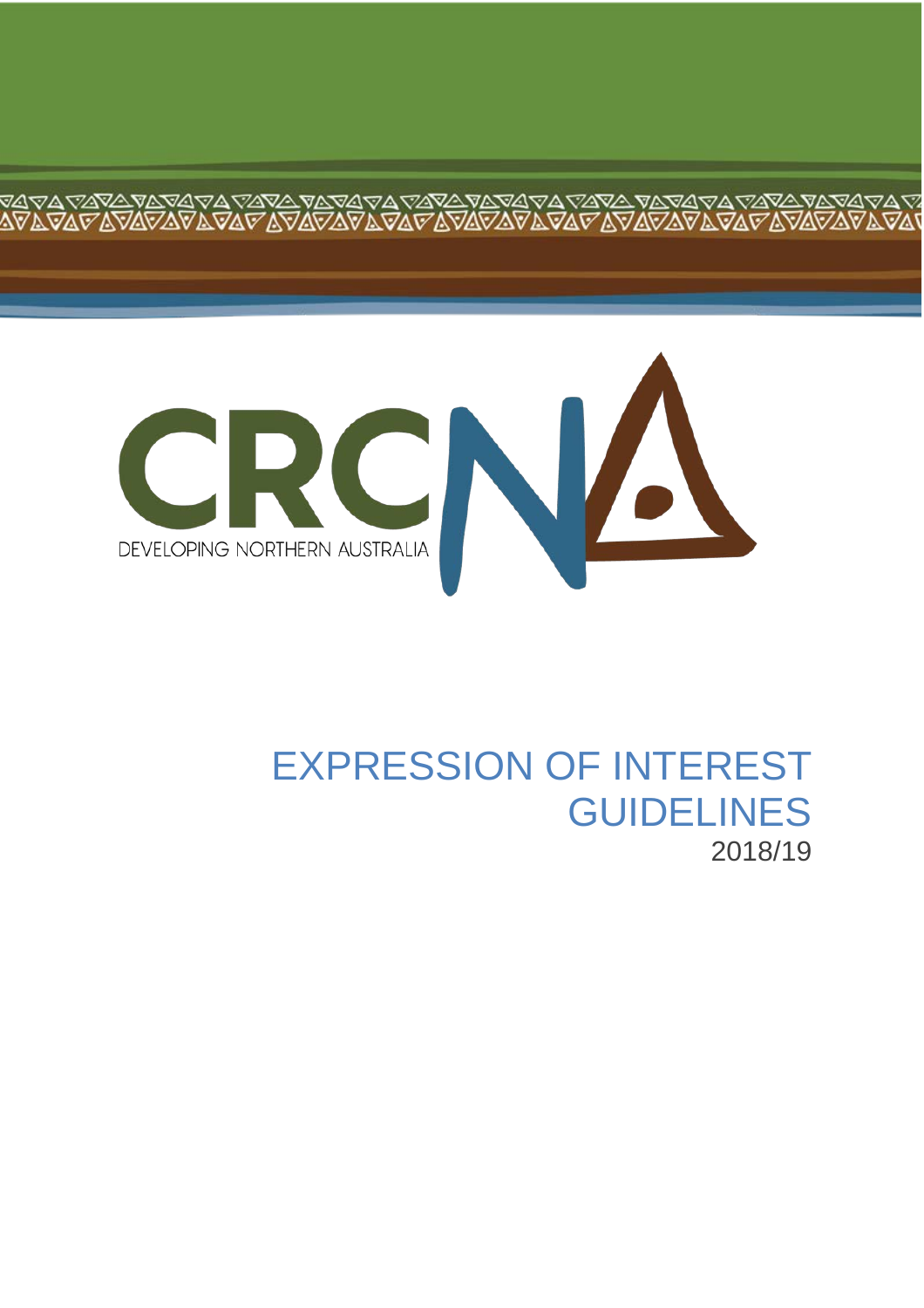# Contents

فريرس

| Participant Declarations, Partnership Agreements and Membership Requirements4 |
|-------------------------------------------------------------------------------|
|                                                                               |
|                                                                               |
|                                                                               |
|                                                                               |
|                                                                               |
|                                                                               |
|                                                                               |
|                                                                               |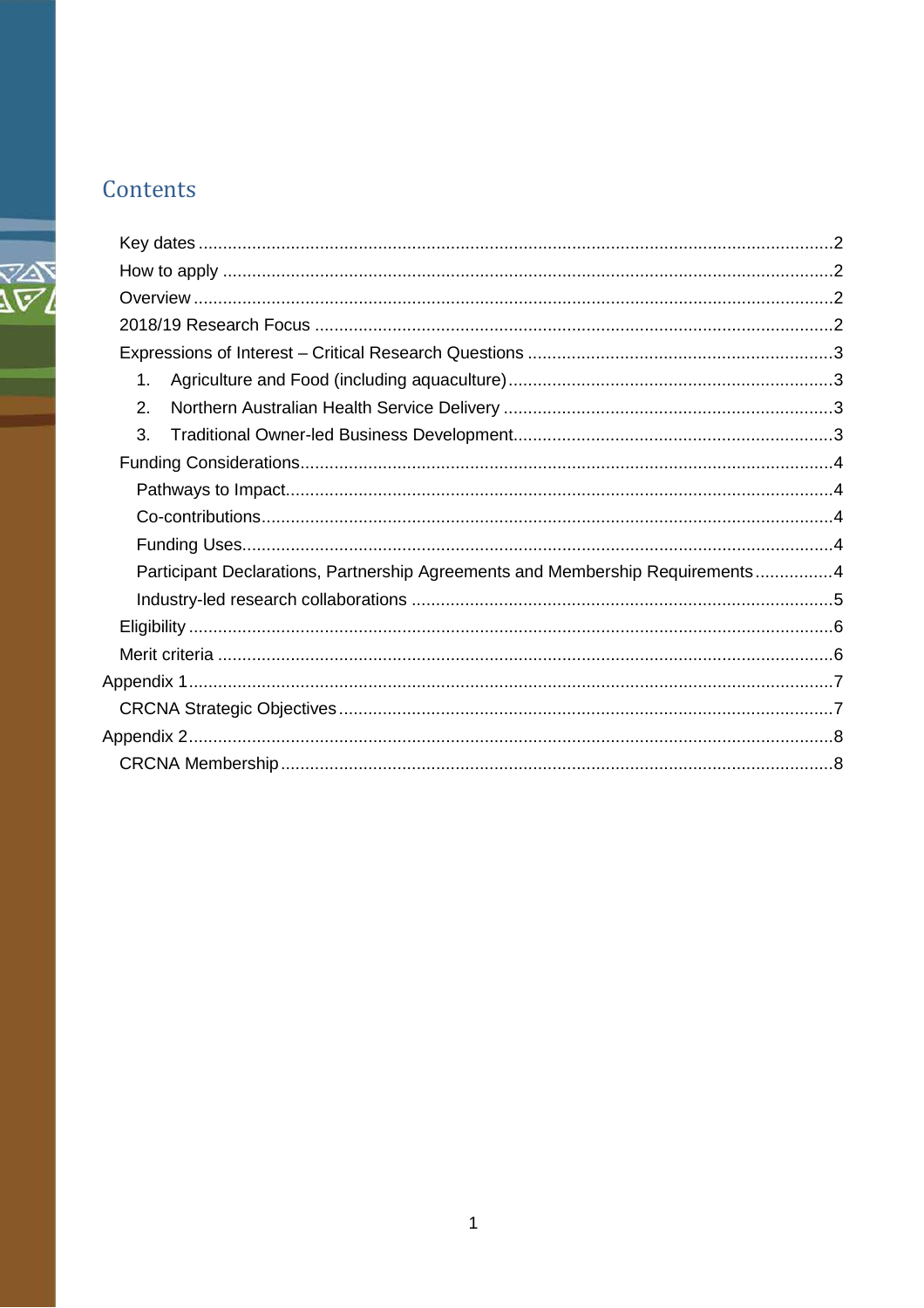### <span id="page-2-0"></span>**Key dates**

- Expressions of interest open **Monday 23 July 2018**
- Expressions of interest close **5pm AEST on Friday 7 September 2018**

### <span id="page-2-1"></span>**How to apply**

- 1. The [online Expression of Interest form](http://www.crcna.com.au/research/expressions-of-interest/2018-19-funding-call/eoi-form/) is available on the [CRCNA website](http://www.crcna.com.au/) from **Monday 23 July 2018**
- 2. Complete and submit Expressions of Interest form online prior to the deadline **5pm AEST on Friday 7 September 2018**

#### <span id="page-2-2"></span>**Overview**

The Cooperative Research Centre for Developing Northern Australia (CRCNA) has the capacity to commit up to \$4.6 million for research collaborations in 2018/19. The CRCNA is seeking collaborations to develop new technologies, products and services which address industry issues in Northern Australia within the areas of Agriculture and Food, Northern Australian Health Services Delivery and Traditional Owner-led agribusiness or health business development.

# <span id="page-2-3"></span>**2018/19 Research Focus**

The CRCNA is focusing in the following areas for round two of funding:

| <b>Agriculture and Food</b>                                                                                                                                                                                                                                                                                                                                                | <b>Northern Australia Health</b><br><b>Services Delivery</b>                                                                                                                                                                                                                                                                | <b>Traditional Owner-led</b><br><b>Agribusiness or Health Business</b><br><b>Development</b>                                        |
|----------------------------------------------------------------------------------------------------------------------------------------------------------------------------------------------------------------------------------------------------------------------------------------------------------------------------------------------------------------------------|-----------------------------------------------------------------------------------------------------------------------------------------------------------------------------------------------------------------------------------------------------------------------------------------------------------------------------|-------------------------------------------------------------------------------------------------------------------------------------|
| <b>Supply Chain Efficiencies</b>                                                                                                                                                                                                                                                                                                                                           | Improved models for early<br>detection, health seeking behaviour<br>and mental health                                                                                                                                                                                                                                       | New place-based business<br>development opportunites                                                                                |
| Enhance and strengthen<br>$\bullet$<br>existing supply chain systems.<br>Identify and develop more<br>$\bullet$<br>efficient or new ways of<br>moving agricultural/food<br>products from Northern<br>Australia to market.<br>Identify opportunities and<br>$\bullet$<br>develop strategies to facilitate<br>vertical integration within key<br>agricultural supply chains. | Develop innovative health<br>$\bullet$<br>service delivery infrastructure,<br>methods and/or technology<br>models which enable and<br>support:<br>Improved early<br>i.<br>detection of diseases<br>Improved health seeking<br>ii.<br>behaviour<br>Improved mental health<br>iii.<br>service delivery and<br>support systems | Identify what key processes<br>$\bullet$<br>will deliver place-based<br>development opportunities for<br><b>Traditional Owners.</b> |
| <b>Production System and Technology</b><br>Improvements                                                                                                                                                                                                                                                                                                                    | Development of new market<br>opportunities and prospectus<br>building                                                                                                                                                                                                                                                       |                                                                                                                                     |
| Identify new<br>$\bullet$<br>systems/technologies which<br>have a transformational impact<br>across a broad agricultural<br>sector.<br>Identify and develop<br>$\bullet$<br>innovative production systems,<br>including for new/emerging<br>industries.                                                                                                                    | Identify and develop<br>$\bullet$<br>opportunities to export unique<br>knowledge about health<br>service delivery platforms,<br>services, practices /technology<br>to new domestic and<br>international markets.                                                                                                            |                                                                                                                                     |

Table 1: CRCNA research focus and themes for round 2 EOIs

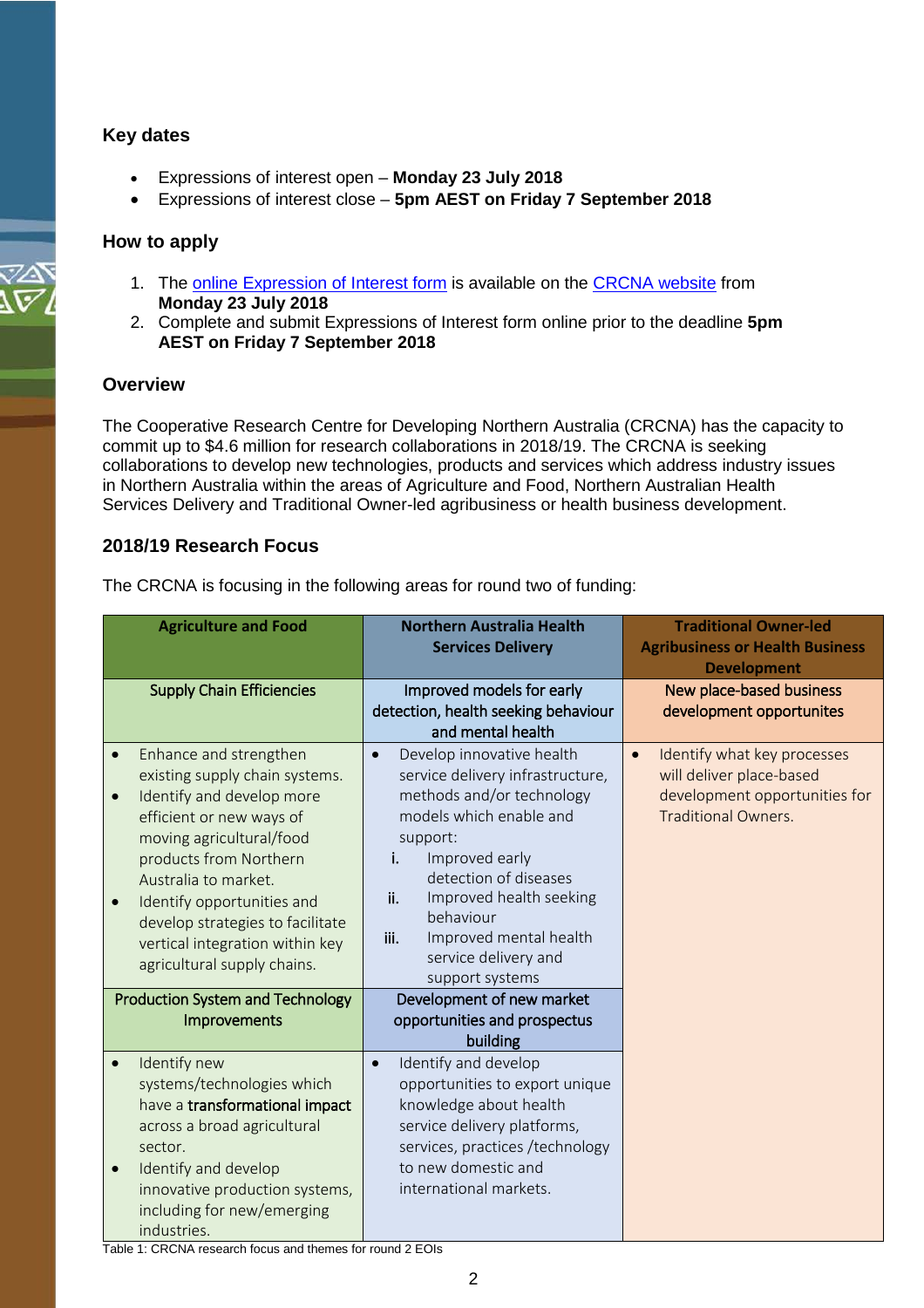# <span id="page-3-0"></span>**Critical Research Questions**

The CRCNA is seeking Expressions of Interest (EOI) which are industry-led and address issues specifically related to Northern Australia.

EOIs can be submitted by industry, researchers, Small and Medium-sized enterprises (SMEs) and/or community sectors and must address one or more of the following critical research questions:

- <span id="page-3-1"></span>**1. Agriculture and Food (including aquaculture)**
- i. In the context of **developing stronger and more efficient supply chains for new, emerging and existing Northern agricultural and food industries,** what new approaches, solutions, technologies, innovations or processes does your research deliver to address the CRCNA's research focus as outlined in Table 1?
- ii. In the context of **developing new technologies and alternative production systems for new, emerging and existing Northern agricultural and food industries**, what new approaches, solutions, technologies, innovations or processes will your research deliver to address the CRCNA's research focus as outlined in Table 1?

#### <span id="page-3-2"></span>**2. Northern Australian Health Service Delivery**

- i. In the context of **developing new, transferable models to improve the delivery of early detection, health seeking behaviour and mental health services across Northern Australia**, what new approaches, solutions, technologies, or processes will your research deliver to address the CRCNA's research focus as outlined in Table 1?
- ii. In the context of **developing new market opportunities across the Northern Australia health care service delivery sector**, what new approaches, solutions, technologies, or processes will your research deliver to address the CRCNA's research focus as outlined in Table 1 and **how may these may be exported to other domestic or international providers**?
	- **3. Traditional Owner-led Business Development**
- <span id="page-3-3"></span>i. In the context of **building an industry ready skilled workforce in agriculture and food and / or health service sectors**, what key processes will your research identify and develop **to deliver new place-based development opportunities for Traditional Owners**?

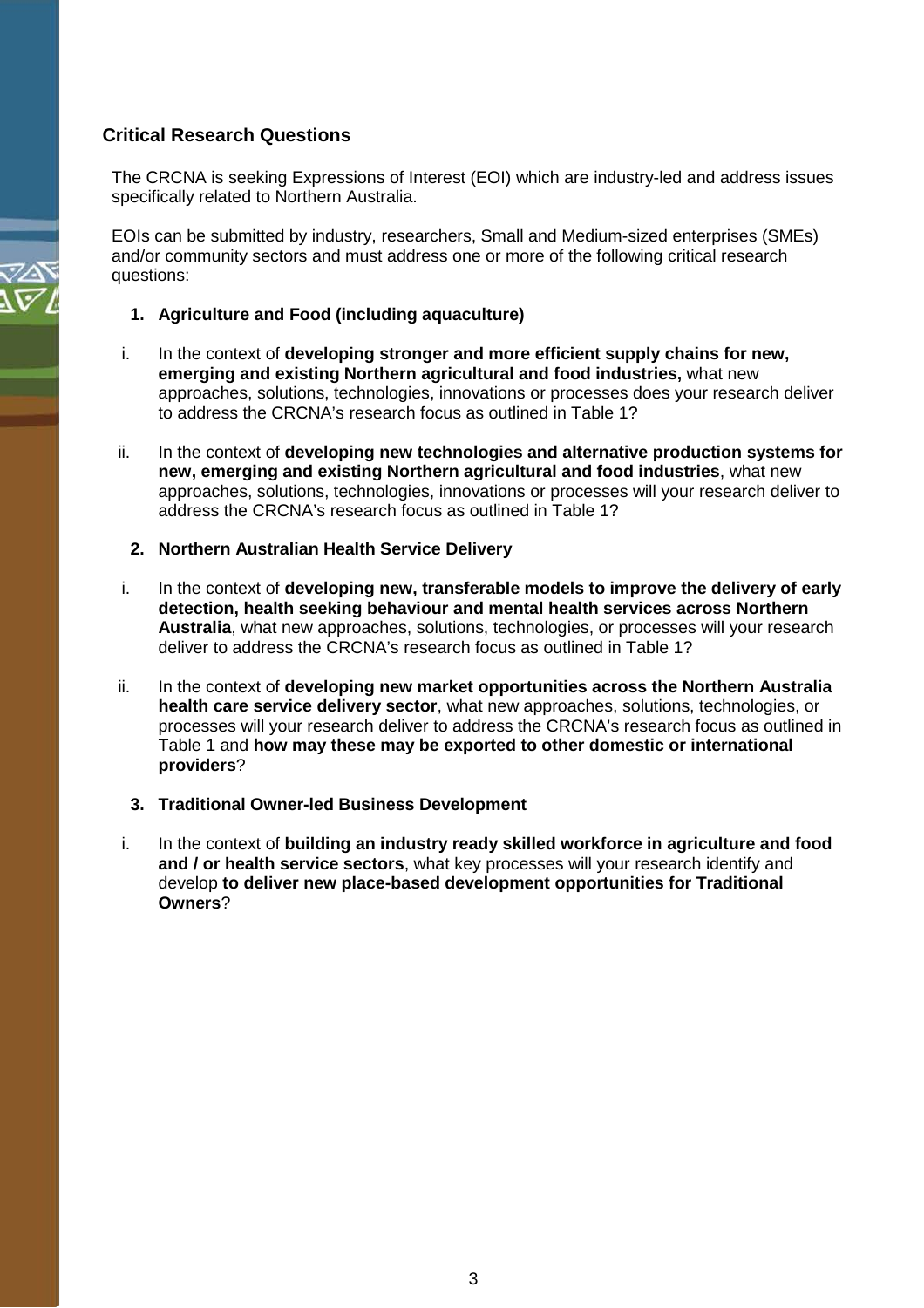# <span id="page-4-0"></span>**Funding Considerations**

#### <span id="page-4-1"></span>**Pathways to Impact**

EOIs should demonstrate how the proposed research will benefit communities in Northern Australia.

The *Project Outputs and Pathways to Impact* section of the EOI form is where Applicants can outline the proposed pathways to impact and describe how the research will meet each of the CRCNA's five strategic objectives (as outlined in Appendix 1).

Please note, successful EOIs will have the opportunity to provide more detail on pathways to impact in the Project Outline.

#### <span id="page-4-2"></span>**Co-contributions**

EOIs must (at a minimum) match the amount of grant funding sought through **cash and/or in-kind co-contributions**. Those EOIs which include a high cash co-contribution will be considered more favourably during the EOI assessment process.

It is at the participant's discretion to determine who will provide the co-contribution and if there are multiple sources, what proportion each contributes.

**In-kind co-contributions** are non-cash resources provided by a participant to conduct the activities of the EOI. They may be staff or non-staff resources.

#### <span id="page-4-3"></span>**Funding Uses**

CRCNA funding **can** be used to support the costs of:

- Research
- Salaries
- $\Box$  Student placements
- $\Box$  Strategies that build the R&D capacity within SMEs
- $\Box$  Deployment of research outputs and encouragement of take up by industry

CRCNA funding **cannot** be used for EOIs that:

- □ do not have a research component
- $\Box$  do not have at least one Industry Partner
- $\Box$  whose outputs are highly localised without potential broader application across Northern Australia
- $\Box$  are to build capital works or for the purchase or construction of facilities such as buildings or laboratories
- $\Box$  are for renovation or extension of buildings and facilities
- $\Box$  are for any activities for which you have previously been funded, or are currently being funded by the Australian Government or a State or Territory government

#### <span id="page-4-4"></span>**Participant Declarations, Partnership Agreements and Membership Requirements**

Applicants are not required to submit a **Participant Declaration** as part of the EOI process.

Only participants of successful EOIs are required to enter into a partnership arrangement with the CRCNA. They will also be required to become Members of the CRCNA. Applicants do not need to be Members to submit an EOI.

For more information about CRCNA Membership, refer to Appendix 2.

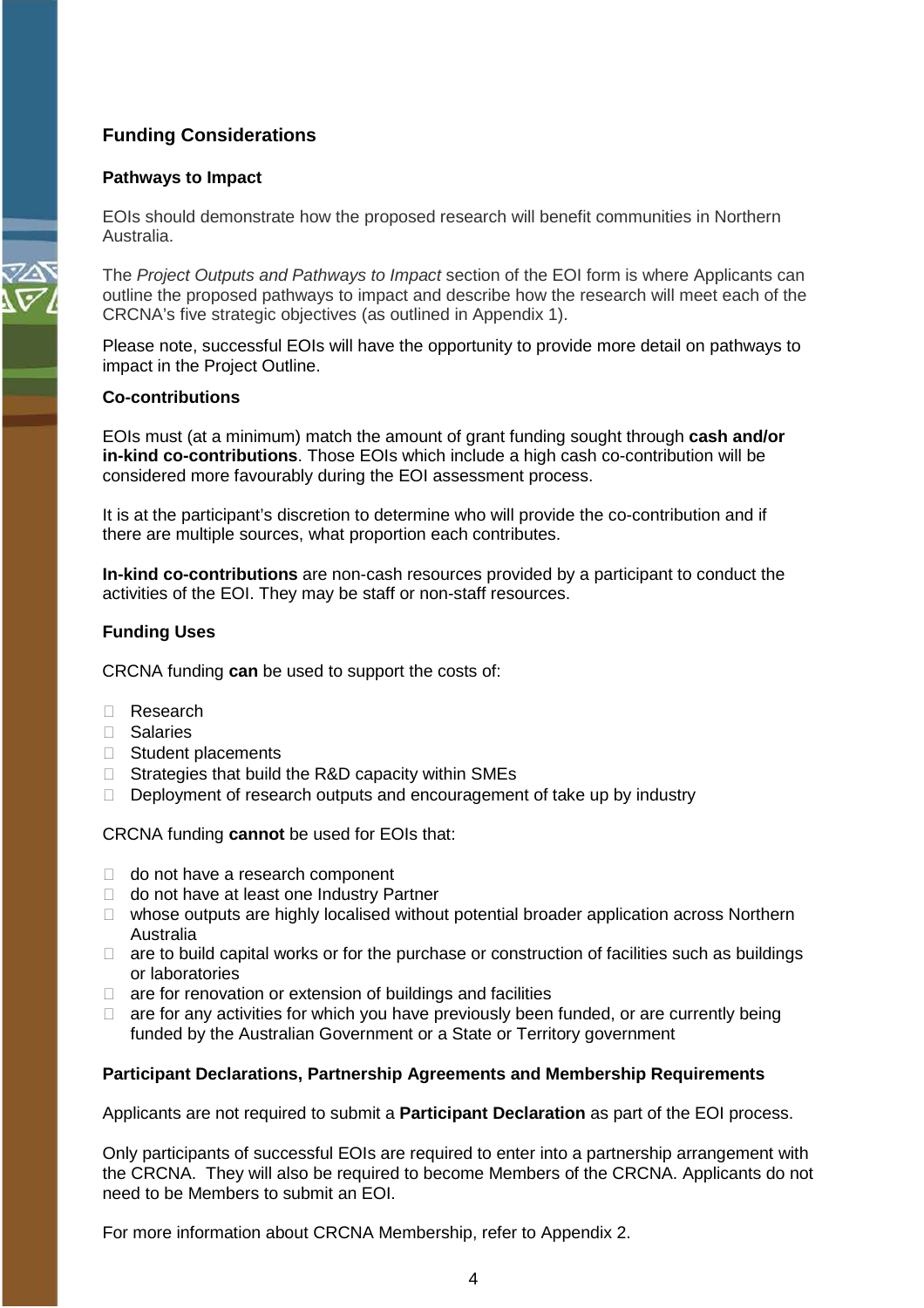#### <span id="page-5-0"></span>**Industry-led research collaborations**

EOIs must demonstrate **why** industry needs the research and clearly outline **how** the industry will support and adopt the research (pathways to impact). At **least one** of the EOI collaborators must represent the **industry** in which the research is being undertaken.

Industry partners are not required to lead the EOI nor submit the EOI.

**Government Statutory Authorities** and **Government Entities** at state, federal and local levels are welcome to submit EOIs but must have at least one partner representing industry (or the end-user where appropriate).

Significant government investment in health institutions and organisations will not preclude them from eligibility in CRCNA funding calls. However, government investment in the proposed EOI must be declared in the *Project financials* section of the EOI form.

#### **EOI Approval Process**

EOIs will be assessed through a competitive, merit-based process. CRCNA will prepare, in collaboration with appointed advisory committee members (where required), recommendations for final consideration by the CRCNA Board. Successful EOIs will be invited to submit a Project Outline and Project Financials with more specific detail on the proposed research project.

The CRCNA will also contact unsuccessful EOI Applicants.



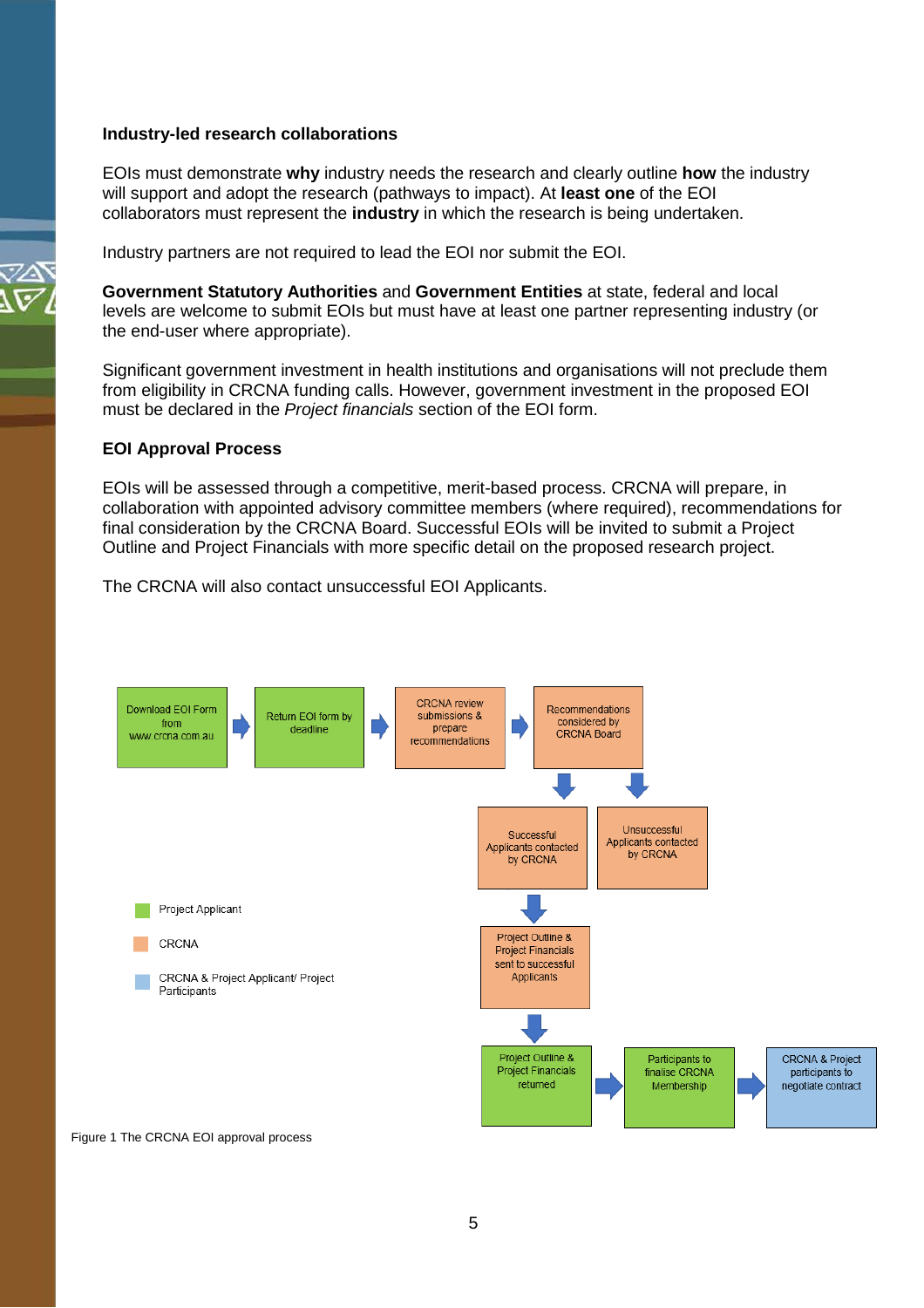# <span id="page-6-0"></span>**Eligibility**

For an EOI to be considered eligible it must:

- have at least one partner representing industry (or the end-user where appropriate).
- include significant **co-investment of cash and in-kind** (at a minimum 1:1). EOIs with a high cash contribution will be viewed more favourably
- fit within one (or more) of the three investment themes:
	- o Agriculture and Food (including aquaculture)
	- o Northern Australia Health Service Delivery
	- o Traditional Owner-led Business Development in agriculture, food and/or health industries.
- ensure the research impact falls within the Northern Australian region (Northern Territory and above the Tropic of Capricorn of Queensland and Western Australia).

**Note**: this does not preclude research conducted outside of Northern Australia so long as the impact is within the Northern Australia region.

# <span id="page-6-1"></span>**Merit criteria**

Applications will be assessed through a competitive, merit-based process. Applications must:

- measurably demonstrate how their EOI will impact on one or more of the CRCNA's Strategic Objectives (refer to Appendix 1).
- fit within the 2018/19 focus areas and tackle the most strategic barriers facing the identified focus areas.
- demonstrate why the EOI should be CRCNA funded and not be funded by other related programs (e.g. State and NT agencies, RD&E Corporations, etc.).
- include significant co-investment of cash and in-kind. EOIs with a high cash contribution will be viewed more favorably.
- clearly demonstrate how the EOI is supported by industry as a necessary investment i.e. has demonstrable links to other industry and/or Government strategic plans and priorities.
- have clear pathways to impact.
- demonstrate a strong Return on Investment.

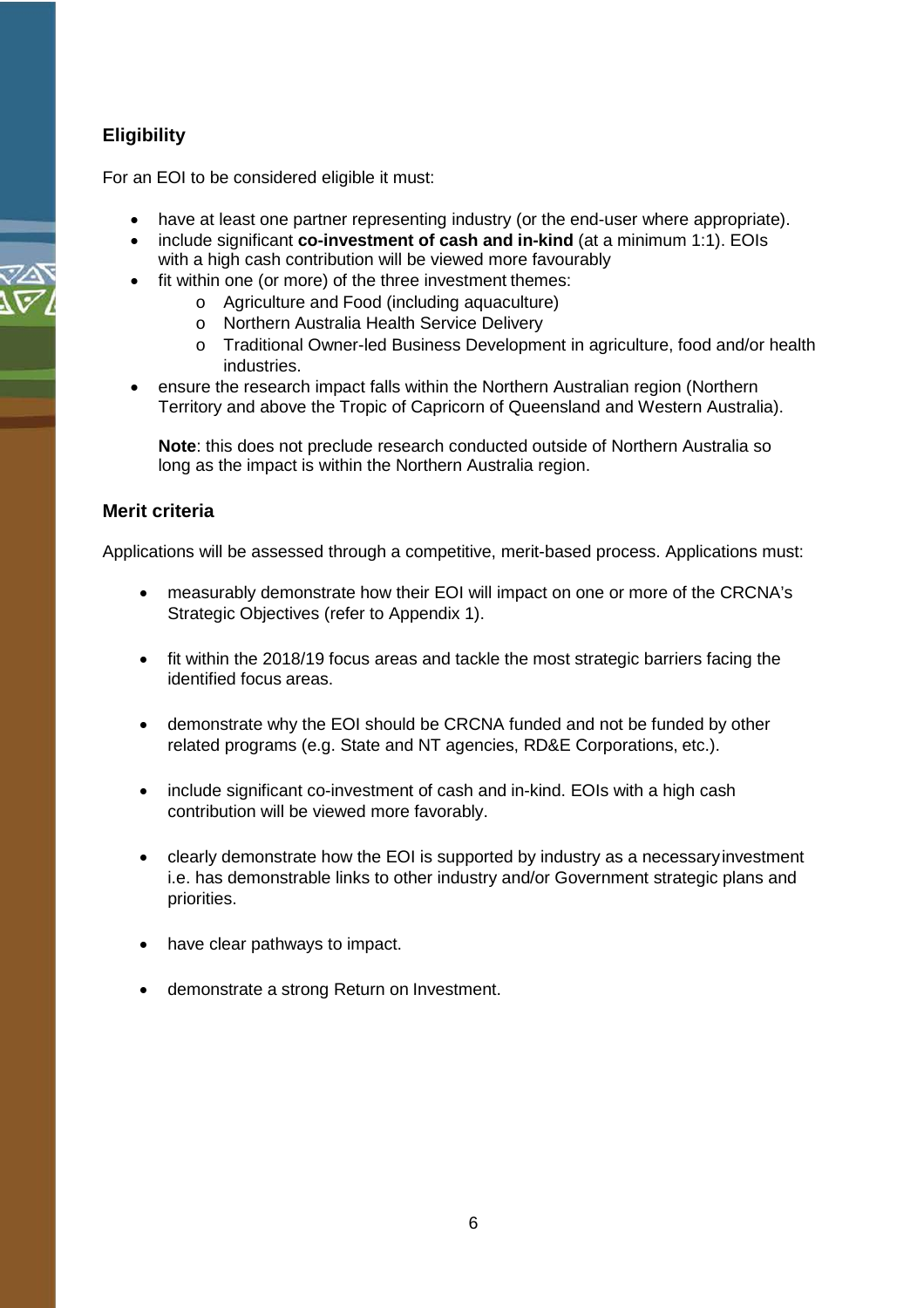# <span id="page-7-0"></span>**Appendix 1**

# <span id="page-7-1"></span>**CRCNA Strategic Objectives**

The CRCNA seeks to deliver high impact research that will lower investment barriers and enable significant capital to flow in Northern Australia leading to:

- 1. Increased GDP
- 2. Increased investment in Northern Australian
- 3. Improved supply chain efficiencies in Northern Australia
- 4. Generation of new jobs on Northern Australia
- 5. Improved wellbeing of the Northern Australian community

Table 1 below provides a guide to how Applicants may consider calculating the EOI's impact against these criteria.

Please note, successful EOIs will have the opportunity to elaborate on these responses in the Project Outline but should provide some brief comments against these objectives as part of the EOI response.

| <b>Strategic Objective</b>                                                        | <b>Calculated Impact of the proposed EOI</b>                                                                                                  |
|-----------------------------------------------------------------------------------|-----------------------------------------------------------------------------------------------------------------------------------------------|
| <b>Increased Gross Domestic</b><br><b>Product (GDP) in Northern</b><br>Australia. | Specific calculation of new economic trade enabled by the CRC<br>investment and reflected as GDP impact (in Australian dollars)<br>per annum. |
| Increased investment in<br>Northern Australia.                                    | Specific calculation of new investment arising (in Australian<br>dollars), categorised as research, infrastructure and services per<br>annum. |
| Improved (supply chain)<br>efficiencies in Northern<br>Australia.                 | Specific calculation of increased cost efficiencies in production<br>and the supply chain (in Australian dollars) per annum.                  |
| Generation of new jobs in<br>Northern Australia.                                  | Specific calculation of new and retained jobs created (calculated<br>in FTE terms) per annum.                                                 |
| Improved wellbeing of the<br><b>Northern Australian</b><br>community              | Specific calculation of multiple but specific wellbeing measures<br>calculated per annum.                                                     |